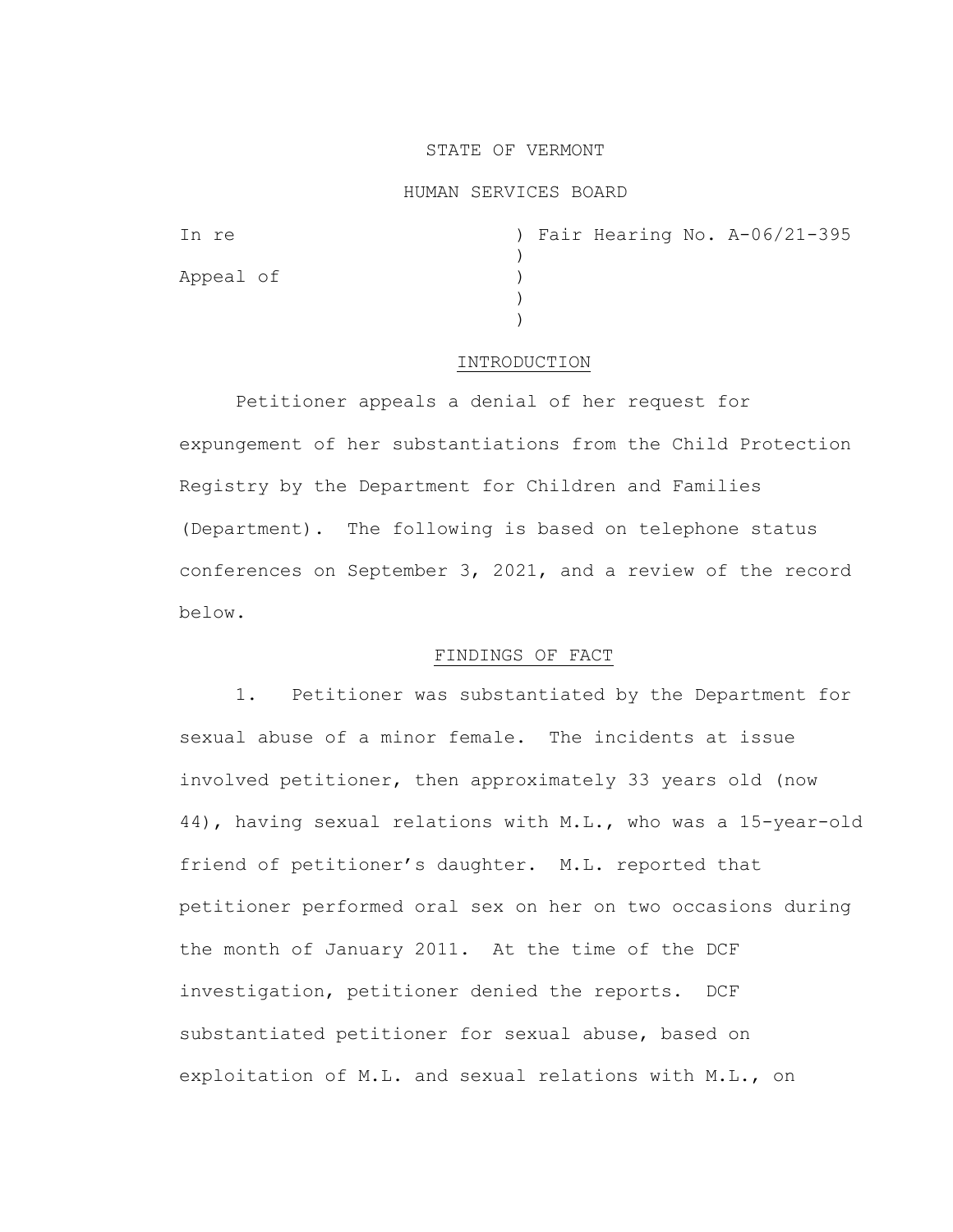November 20, 2011. Petitioner did not request a Commissioner's Review hearing and her name was placed on the Child Abuse Registry.

2. While continuing to deny the acts involving M.L., petitioner pled guilty to two (2) counts of Prohibited Conduct<sup>[1](#page-1-0)</sup> involving M.L. and two (2) counts of Violation of Conditions of Release on July 11, 2012. Petitioner was on probation for two and a half years and was then discharged from probation.

3. Petitioner filed for expungement in 2021. A Commissioner's Review of petitioner's request for expungement was held by telephone on February 24, 2021. The Department issued a decision dated June 24, 2021, denying expungement. The Department's notification indicated that it considered all the statutory factors required pursuant to 33 V.S.A. § 4916c. In summary, the Reviewer considered the following information:

- You were substantiated for sexual abuse (exploitation and genital-oral sex)in 2011.
- You deny that you had a sexual relationship with M.L., describing it more as a mother - daughter relationship. On the advice of your attorney, you pled guilty to a charge of prohibited acts. You were on probation for two and a half years, which you

<span id="page-1-0"></span><sup>&</sup>lt;sup>1</sup> As provided by 13 V.S.A. § 1601a, prohibited conduct is described as follows: No person shall engage in open and gross lewdness.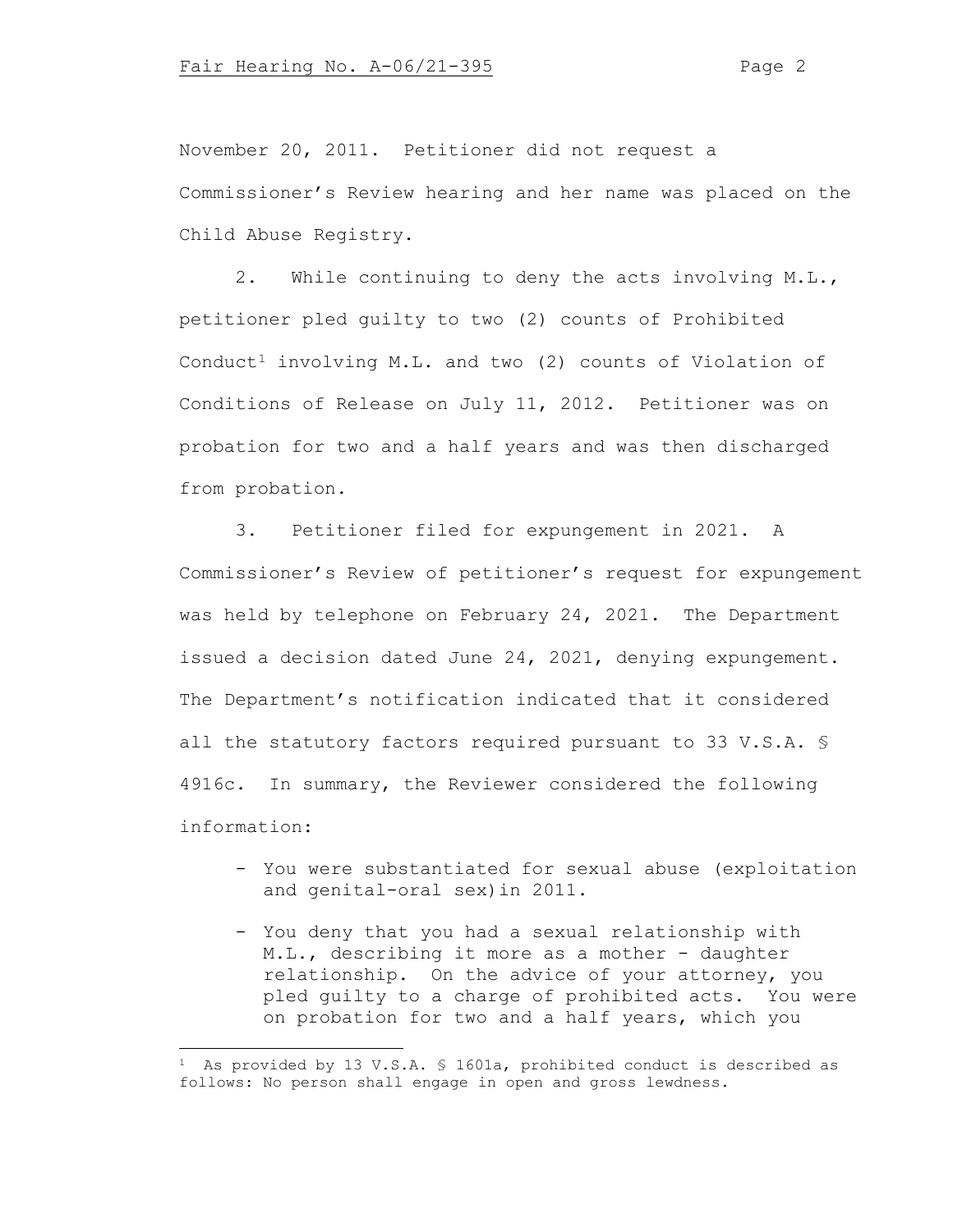successfully completed. You never lost custody of your children

- You went to a psychologist and attended an anger management class after an incident in 2002 where you beat up a woman who had said something bad to your daughter. You don't have any alcohol or drug use issues. You do a urine drug test every six months to monitor your paid medication levels. You do not receive any mental health counseling now. You and your wife Louse had been married for four years and were together a year and a half before your marriage. During the investigation, the detective lied when he said you admitted you liked young girls - your wife is six years older than you are. You watch your wife's 4-year-old grandson several days a week and have him overnight once a week.
- You do not work as you are medically disabled. Prior to your disability, your worked at Blockbuster, Yankee Candle, and Crossbeck. You enrolled in the VTC veterinary technician program in 2016 but had to leave in 2018 when your medical problems began.
- You have three adult children a son who still lives with you, a son who is a manager at Maplefields, and a daughter who is in college. Your wife has six grandchildren.
- Petitioner submitted multiple reference letter regarding her character:
	- From her daughter stating she was always a good mother, working hard to provider her and her siblings with everything they needed. . . You provide a safe, comfortable environment for everyone welcomed into your home. You always treated others as family, but never crossed the line.
	- Letter from her son stating she was always there for him when he was growing up, and now. He and his siblings had whatever they needed and were always taken care of.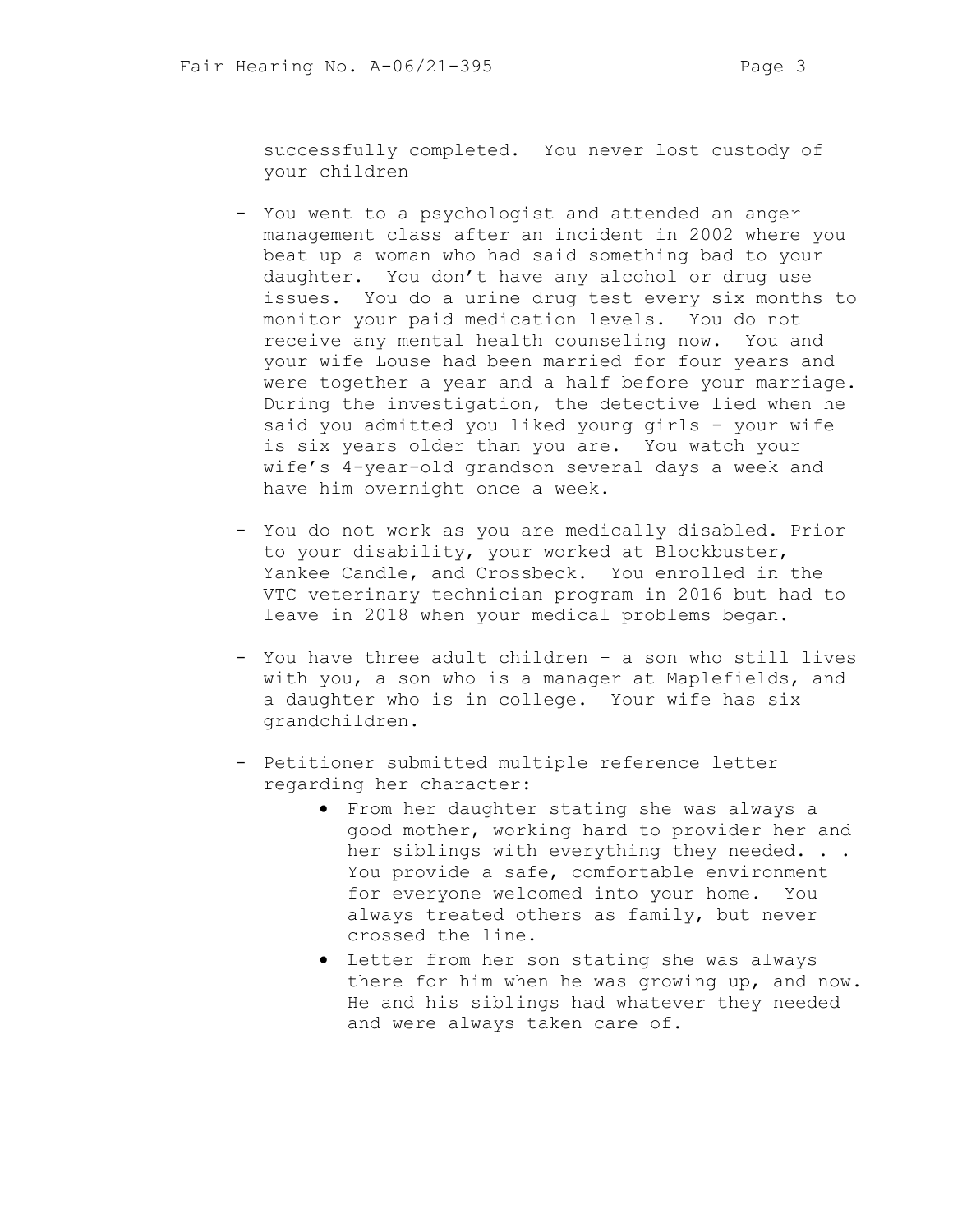- Letter from her wife stating that they have a great relationship, and that petitioner is great with her six grandchildren.
- Letter from her daughter's boyfriend stating that she is a kind and fun person.
- Letter from her friend stating that she has known petitioner for 15 years and that she is a caring and loving mother. The friend states that she knows M.L. and M.L. was questioning her own sexuality and became infatuated with petitioner. Petitioner told the girl that the infatuation was inappropriate and that if she continued petitioner would no longer allow her to come over. The girl got mad and told her mother petitioner was coming on to her. It was all a lie and petitioner would never do anything like that. Petitioner is a responsible person.
- Letter from her daughter's childhood friend stating that she has known petitioner for 10 years, was friends with her daughter, and spent time at petitioner's house. Petitioner was always kind and provided a positive environment.
- Letter from probation officer stating that petitioner was satisfactorily discharged from probation on July 11, 2014.

4. The Department also reviewed Vermont Court records. In addition to the records involving the plea to Prohibited Conduct in 2012, petitioner has a conviction for Knowingly Sheltering a Runaway Child on July 11, 2012. In addition, there was a Final Relief from Abuse Order issued against petitioner on April 20, 2015, and petitioner subsequently pleaded guilty to a criminal charge of Violation of an Abuse Prevention Order on November 2, 2015; this was an incident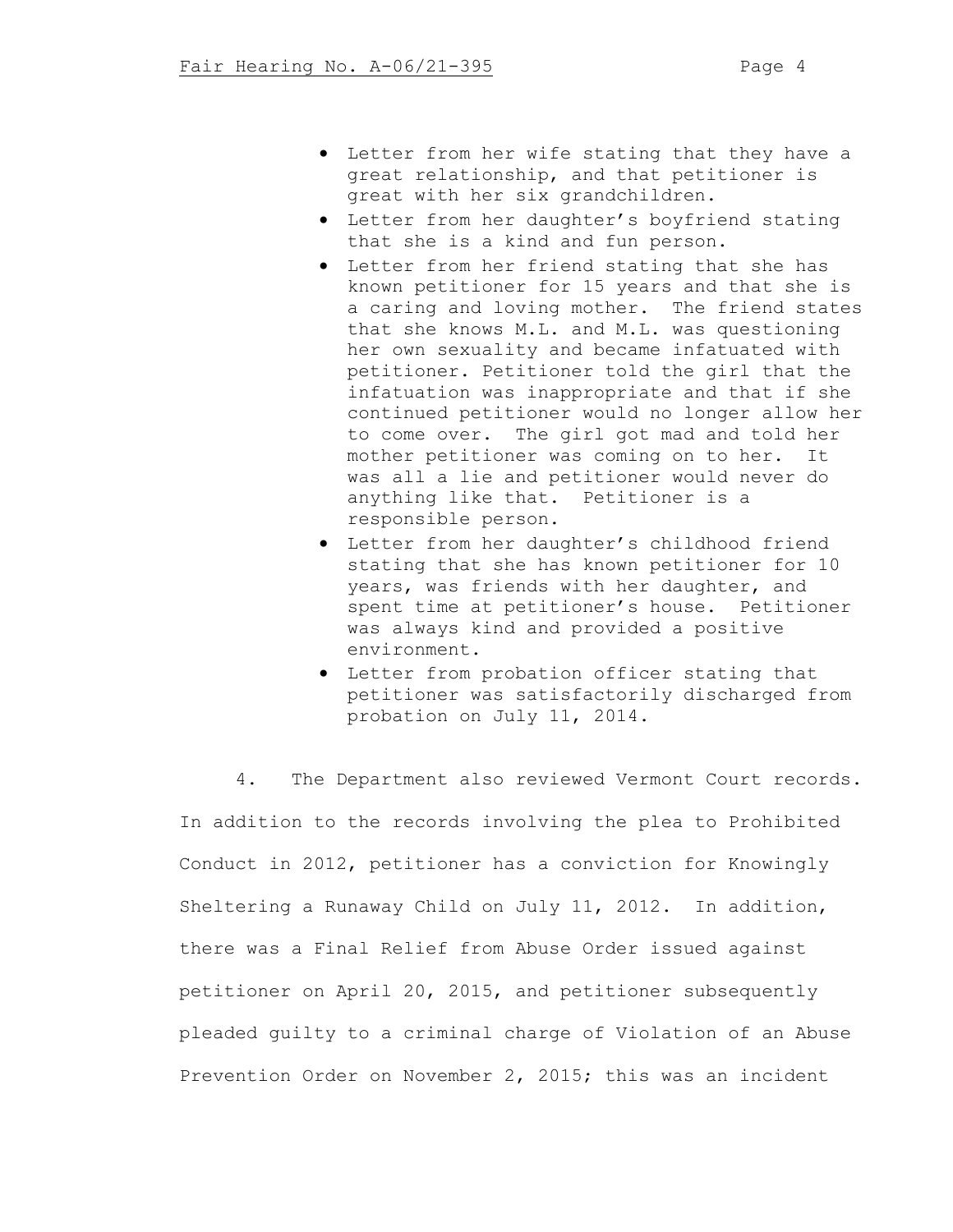involving a female victim who was petitioner's former partner.

5. The Reviewer found that the substantiation occurred nine years prior to the Review Hearing. At the time of the substantiation, M.L. was 15 years old, had known petitioner for about five years and was in foster care.

6. At the review hearing, the petitioner stated that she had successfully completed probation, that the RFA Order related to her then current partner trying to get access to a battered women's shelter and petitioner denied any culpability; however, petitioner admitted that she pled guilty to violation of the RFA Order. Petitioner argued that she had been in a stable committed relationship for over five years and gets along with all her children and her partner's grandchildren. Petitioner stated that she does not drink alcohol but is taking prescribed medications.

7. The Reviewer found that petitioner's continued denial of the events with M.L. was puzzling particularly in light of the fact of the 2012 convictions involving her admission to lewd conduct with M.L. Petitioner's failure to take responsibility for her actions was further evidenced by her denial of any culpability regarding the violation of the RFA Order despite her conviction for violation of the Order.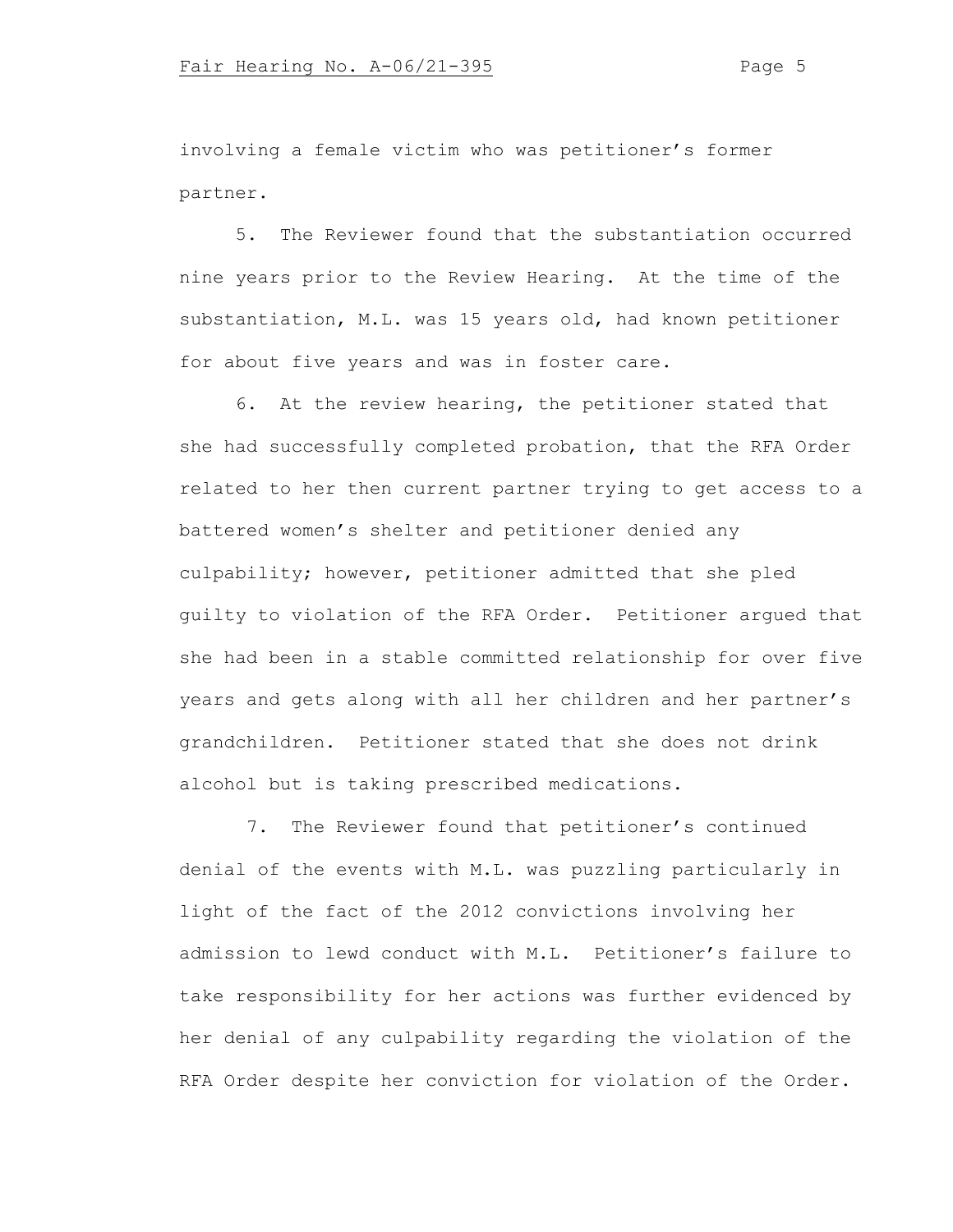The Reviewer found that the lack of any subsequent substantiations was a positive factor, but that the egregious nature of the 2011 substantiation outweighed that fact. Finally, the Reviewer found that petitioner had not engaged in any meaningful treatment regarding her sexual behavior with a minor and therefore remained at a greater risk to reoffend. In summary, the Department had a reasonable basis to deny the expungement.

#### ORDER

The Department's denial of petitioner's expungement request is affirmed.

## REASONS

A person on the Registry may periodically request expungement of their substantiation(s) and removal from the Registry. *See* 33 V.S.A. § 4916c. During an expungement review, the individual requesting expungement "shall have the burden of proving that a reasonable person would believe that he or she no longer presents a risk to the safety or wellbeing of children." *Id.* Expungement requests are governed by the following criteria:

(1) The nature of the substantiation that resulted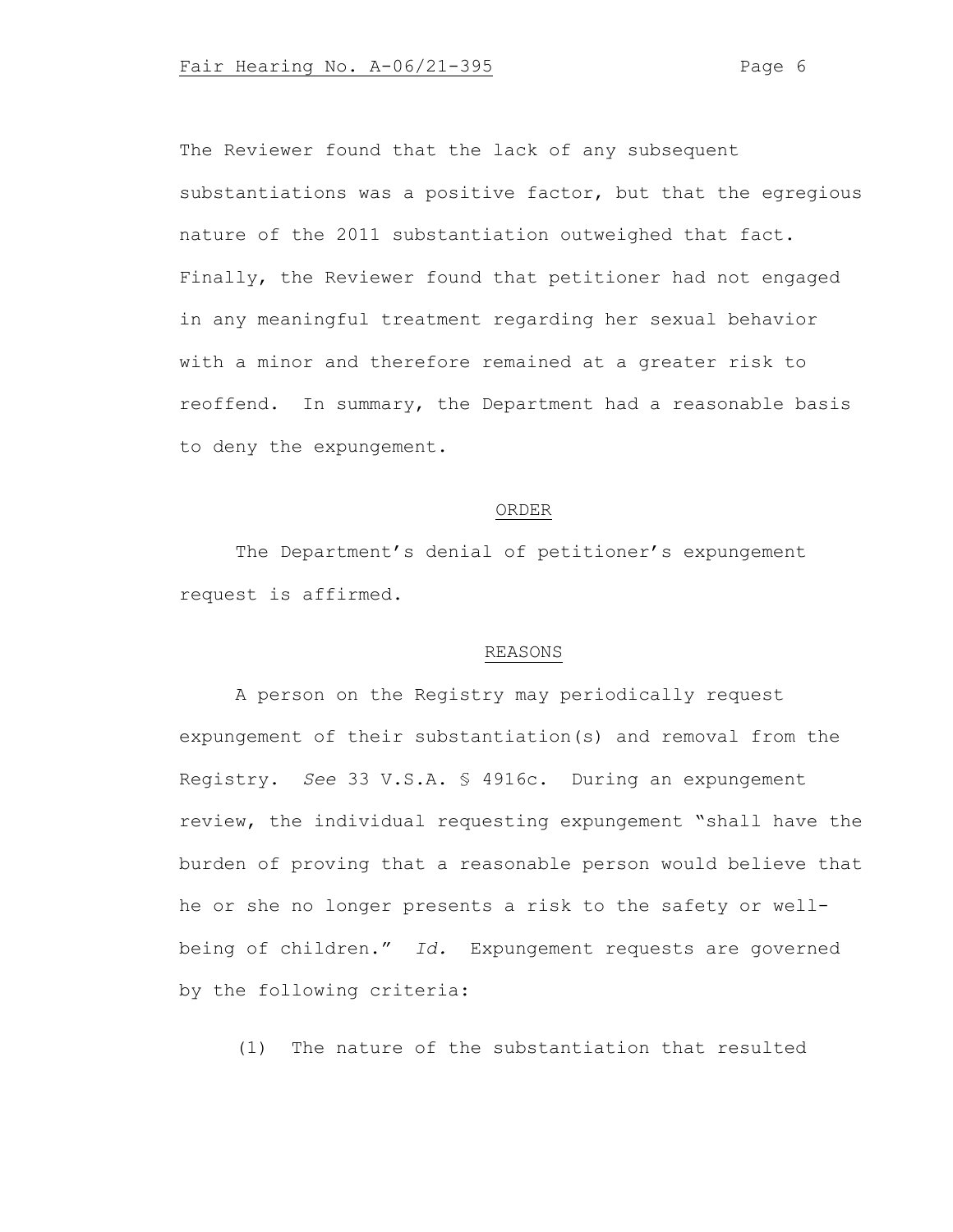in the person's name being placed on the registry.

- (2) The number of substantiations, if more than one.
- (3) The amount of time that has elapsed since the substantiation.
- (4) The circumstances of the substantiation that would indicate whether a similar incident would be likely to occur.
- (5) Any activities that would reflect upon the person's changed behavior or circumstances, such as therapy, employment or education.
- (6) References that attest to the person's good moral character.

33 V.S.A. § 4916c(b).

If the Department denies the request for expungement a person may appeal to the Human Services Board. The Board's standard of review is set out in 33 V.S.A. § 4916c(e):

The person shall be prohibited from challenging his or her substantiation at hearing, and the sole issue before the board shall be whether the commissioner abused his or her discretion in denial of the petition for expungement. The hearing shall be on the record below, and determinations of credibility of witnesses made by the commissioner shall be given deference by the board.

33 V.S.A. § 4916c(e).

Based on this standard, the sole issue before the Board is whether the Department abused its discretion in denying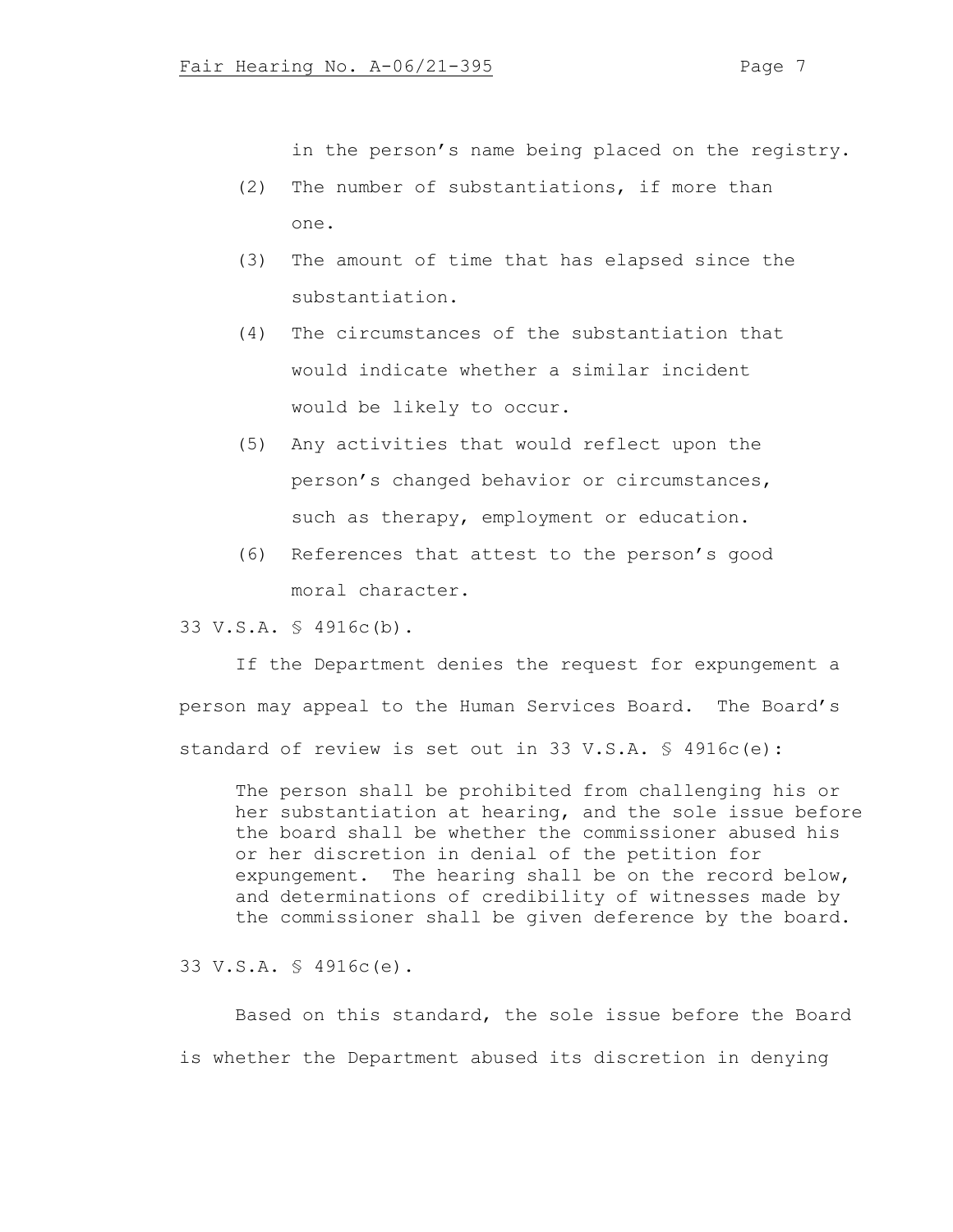petitioner's request for expungement. The burden is on the petitioner to show that the Department abused its discretion.

Abuse of discretion arises if the entity conducting the review totally withholds its discretion or exercises its discretion on clearly untenable or unreasonable grounds. *Brown v. State, 2018 VT 1, ¶38.* If the Department has a reasonable basis for its decision, the Board must defer to that decision even if another result might have been supportable or a different conclusion reached. *In re L.R.R., 143 VT 560, 562 (1983).* 

In and of itself, petitioner's continued denial of engaging in the conduct for which she substantiated justified the Department's denial of the expungement. This is particularly so considering the 2012 convictions for Prohibited Acts and Violations of Conditions of Release, petitioner's criminal convictions relating to her conduct involving M.L. Petitioner's explanation that she was acting on advice of counsel is not credible. Further, petitioner's position that she is also not at fault for the 2015 RFA Order or the criminal charge of violating that Order supports the concern that petitioner fails to take responsibility for her actions.